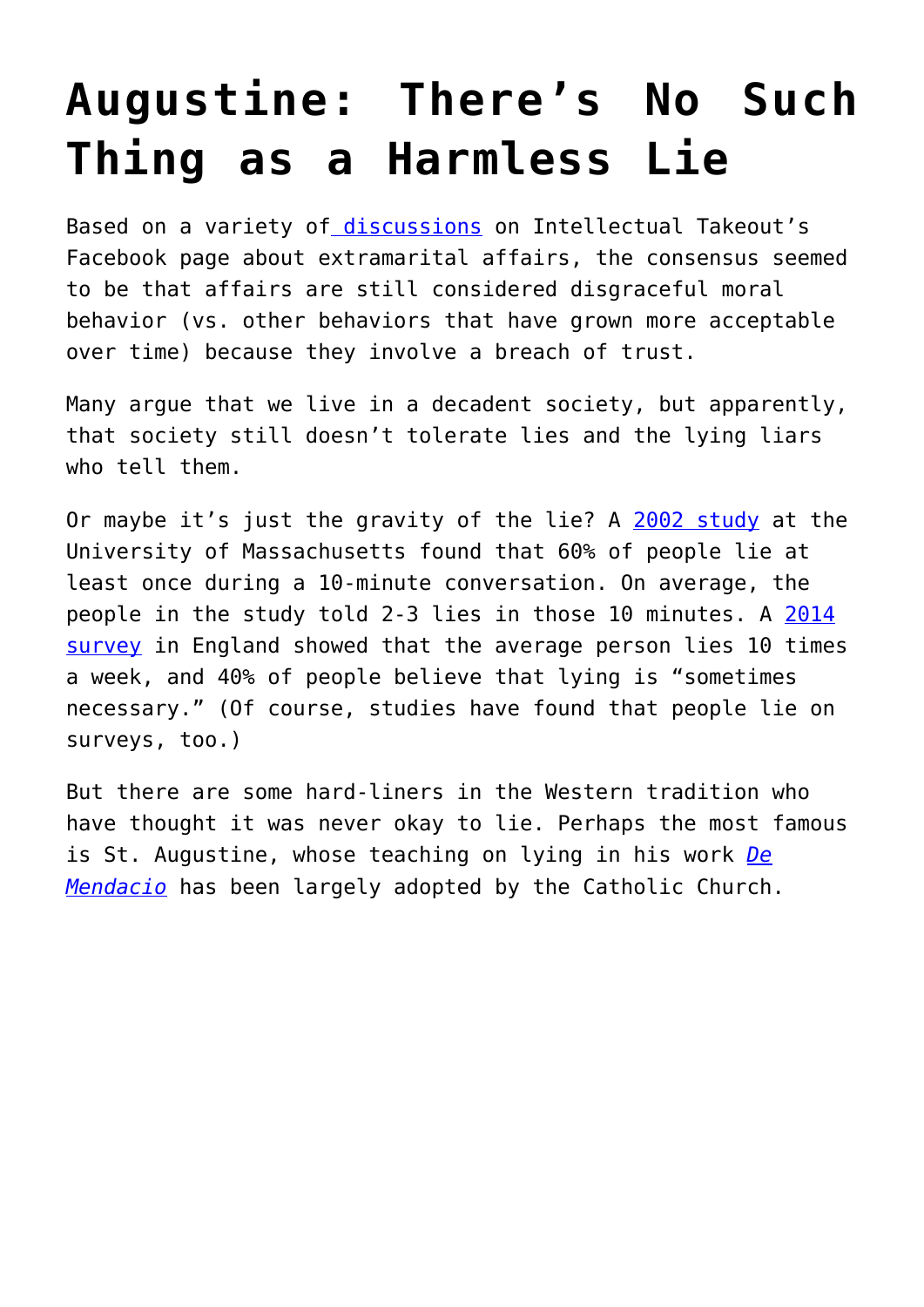

In *De Mendacio*, Augustine first establishes that the act of lying depends on the intention. For instance, the one who jokes or the ignorant person who offers wrong opinions is not a liar: "He who utters a false thing for a true, which however he opines to be true, may be called erring and rash, but he is not rightly said to lie." Lying, rather, is the intent to deceive someone—to believe something is true yet say something different to another person.

Eventually, Augustine comes to the problem most of us struggle with: "whether a lie be at sometimes useful"; i.e., whether it's sometimes commendable to tell a lie so that the other person might not be hurt, either physically or emotionally.

For Augustine, the very difficult answer to hear is "no." He believes it is clear in the Ten Commandments and elsewhere in the Bible that all "bearing of false witness" is a sin. It's also important to note that Augustine subscribes to the view that God is Truth itself. Speech, for Augustine, is a form of communication aimed at bringing to light one's inner thoughts as clearly and truthfully as possible for others. It is a way that human beings participate in the life of God (whom Augustine believes created the world by giving existence to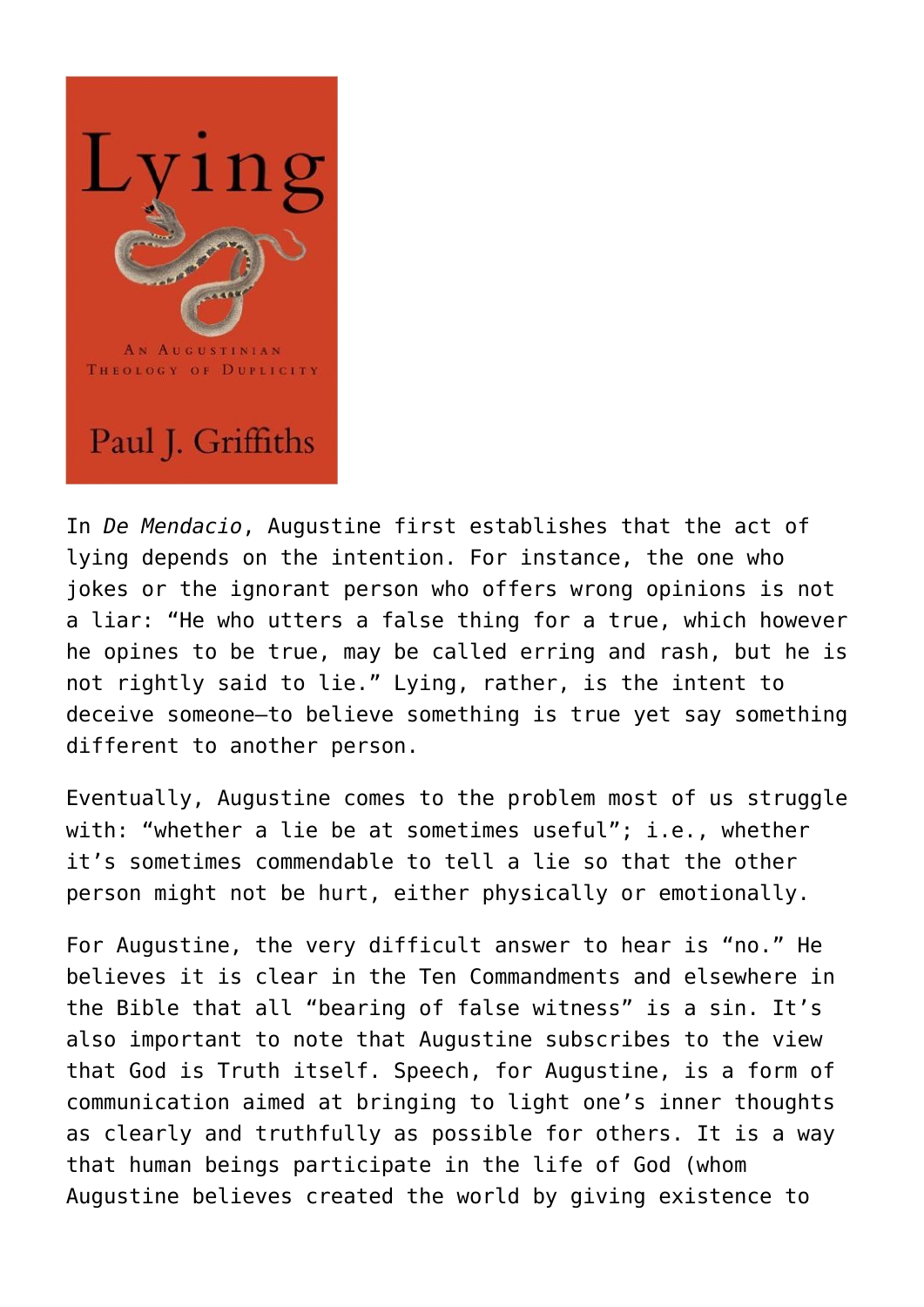His inner idea of creation) and strengthen their relationships with one another. Lying, therefore, disrupts this fundamental purpose of speech—to communicate truth—and harms man's relationship with God and other human beings.

Okay, now here's the really difficult pill of Augustine's thinking to swallow… When we think of a "necessary lie," many of us will naturally think of the case of saving someone's life by lying. Augustine refers to the biblical example from Exodus of the Hebrew midwives, who lied to pharaoh in order to protect the lives of the Hebrew children during childbirth. More recently, we know that the lives of many Jewish people were saved during the Holocaust when their protectors lied about their hidden presence in their homes.

But again, for Augustine, if an action is wrong in and of itself, there are no circumstances in which it can be deemed praiseworthy. In the case of lying, he doesn't even believe that one should lie to protect the life of another. He believes it would be a case of someone "telling a lie to lose his own eternal for another man's temporal life." As I said, a tough pill to swallow.

What do you think? Is it ever okay to tell a lie? If so, what are the conditions under which a lie should be considered acceptable versus unacceptable?